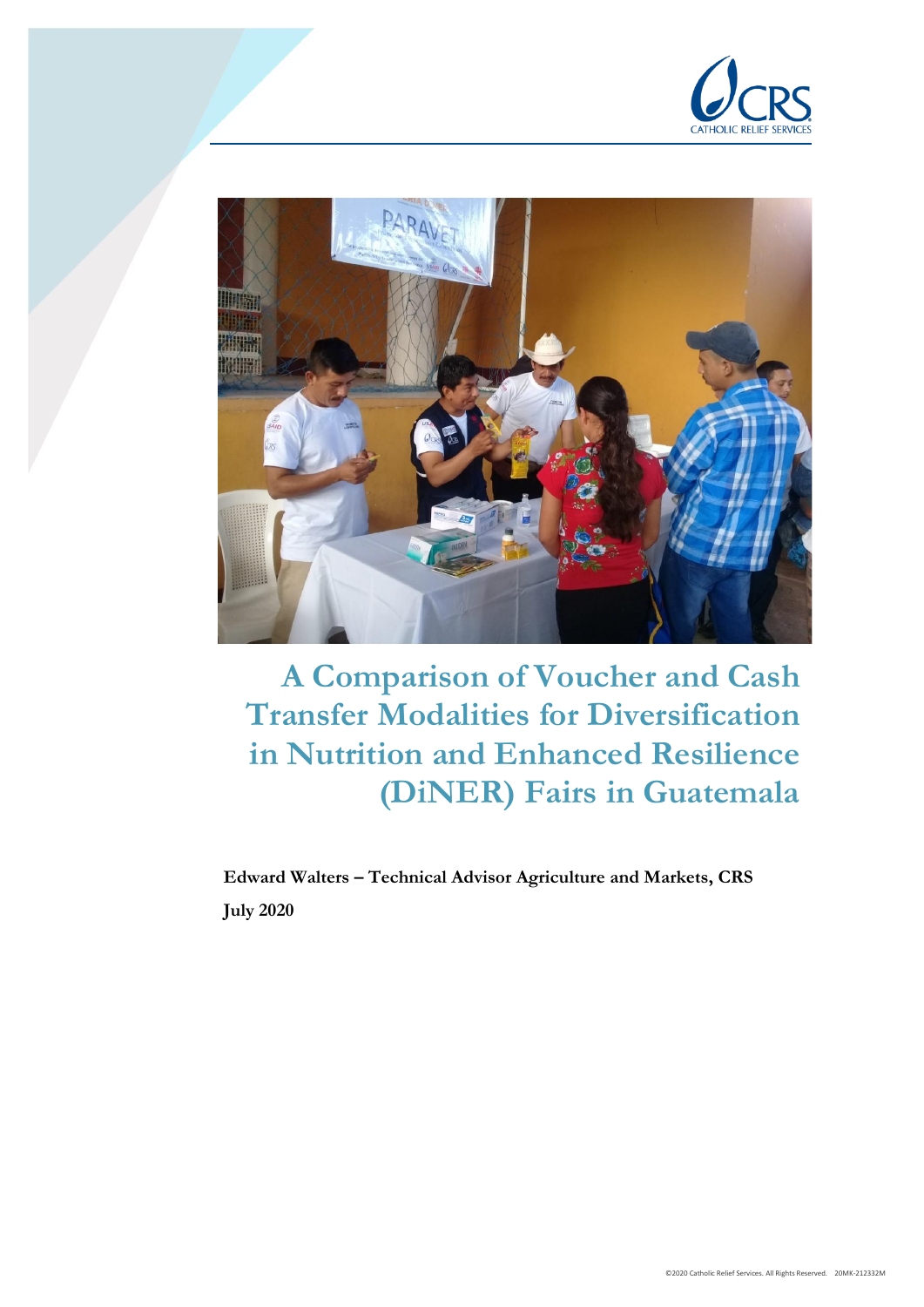# Table of Contents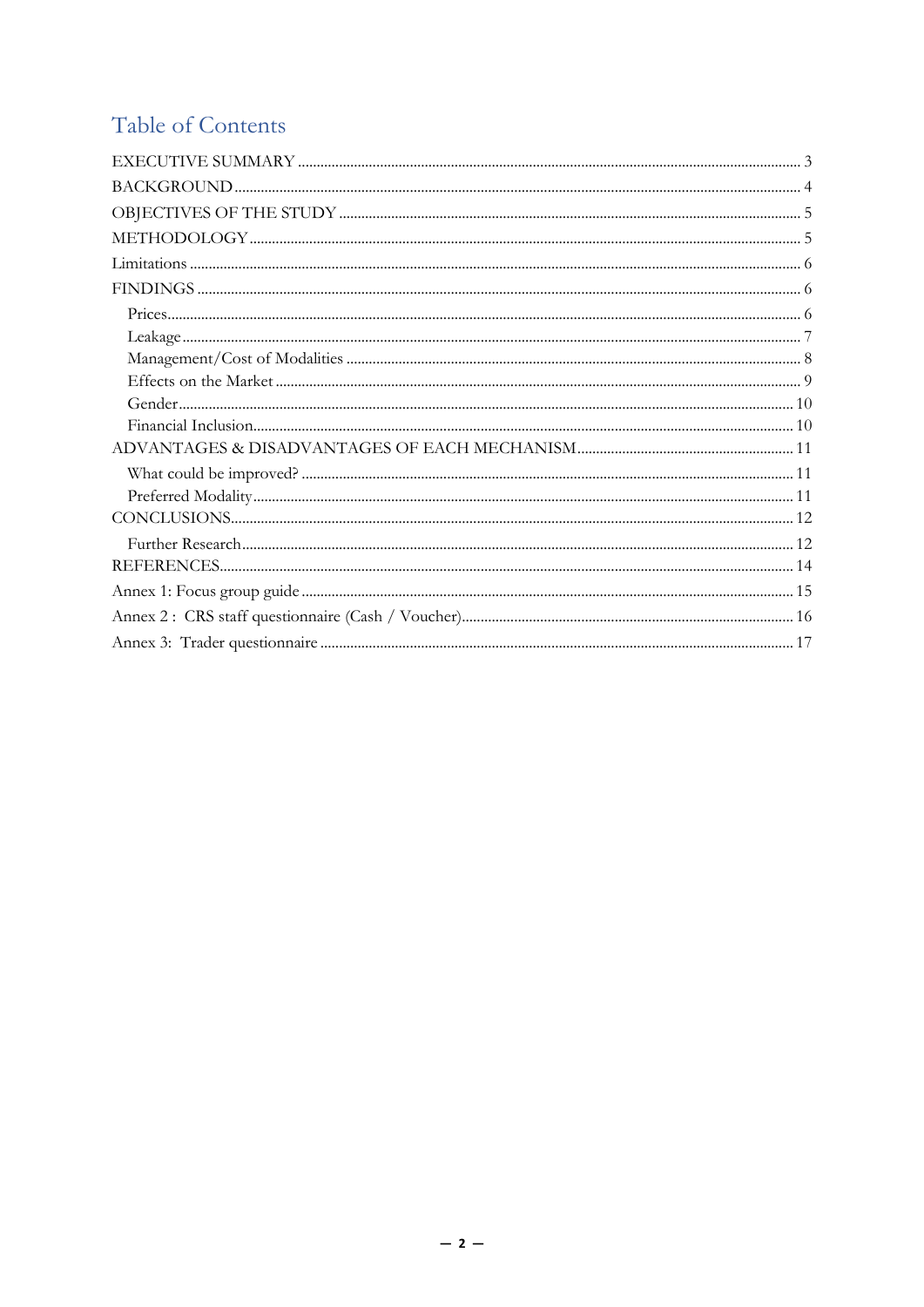# <span id="page-2-0"></span>EXECUTIVE SUMMARY

CRS launched a series of DiNER (Diversification in Nutrition and Enhanced Resilience) fairs as part a larger food security program responding to prolonged drought in the dry corridor of Guatemala. The fairs were utilized to provide quality seed, fertilizer, tools, livestock, and veterinary medicine to crisisaffected farming households. In Guatemala, initial fairs (2016, 2017) utilized a voucher mechanism, while the more recent fairs (2018, 2019) have used cash transfers. This study compares the two modalities, examining the differences in implementation, the advantages and disadvantages of each modality, and gives recommendations regarding the conditions under which each modality would be preferred.

In general, cash fairs were preferred to voucher fairs both in terms of beneficiary satisfaction and project management. In both focus groups and household interviews, participants reported that prices were more aligned with the market in the cash fairs than the voucher fairs where prices were set in the evoucher system. Generally, beneficiaries did not negotiate prices in either fair, but it appears that the freedom of choice (to purchase outside of the fair or not purchase at all) pressured vendors at cash fairs to keep their prices competitive.

For the project, cash fairs were less costly and easier to manage than voucher fairs. CRS already had an established contract with a local bank to carry out cash transfers for beneficiary food security needs, so adding additional cash distributions for the fairs was relatively straightforward and timely. The cash fairs also required less staff and equipment than voucher fairs which utilized cards with chips, smart-phone card readers, and receipt printers.

In addition to reporting higher overall business revenue during the period of both voucher and cash fairs, two of the three vendors interviewed anticipated longer-term business relationships with new clients. One tree nursery owner was planning on adjusting her strategy to also sell directly to farmers. This result offers the promise of DiNER fairs as a means of expanding markets and enhancing "last mile" access for seeds and other inputs.

A major concern for cash programs directed at specific sectoral objectives is that the cash will be used for other purposes. This "leakage" was estimated to be 16% of cash distributed for the fair. This "leaked" cash was used mainly for poultry inputs, tools, food, and transport. The project was able to minimize the leakage by:

- Making products available in the fairs, such as chicks, tools and fertilizer, that were identified as high priority by beneficiaries.
- Conducting an educational campaign which not only addressed the technical side of livestock rearing, improved agriculture techniques, and recommended the quality seed and tools at the fairs, but also facilitated discussions on household budget management and joint decision making among spouses (Cash Plus<sup>1</sup>).
- Setting up a closed fair and distributing money in close proximity to the fair, so that the first purchase option for beneficiaries was at the fair.
- Giving families regular cash transfers for basic needs as part of the Superamos and Adelante projects. This enabled beneficiaries to spend the cash received at the fairs on products being offered there rather than reserving the money for other basic needs.

<sup>1</sup> Cash Plus refers to cash distributions accompanied by complementary programming such as training and technical assistance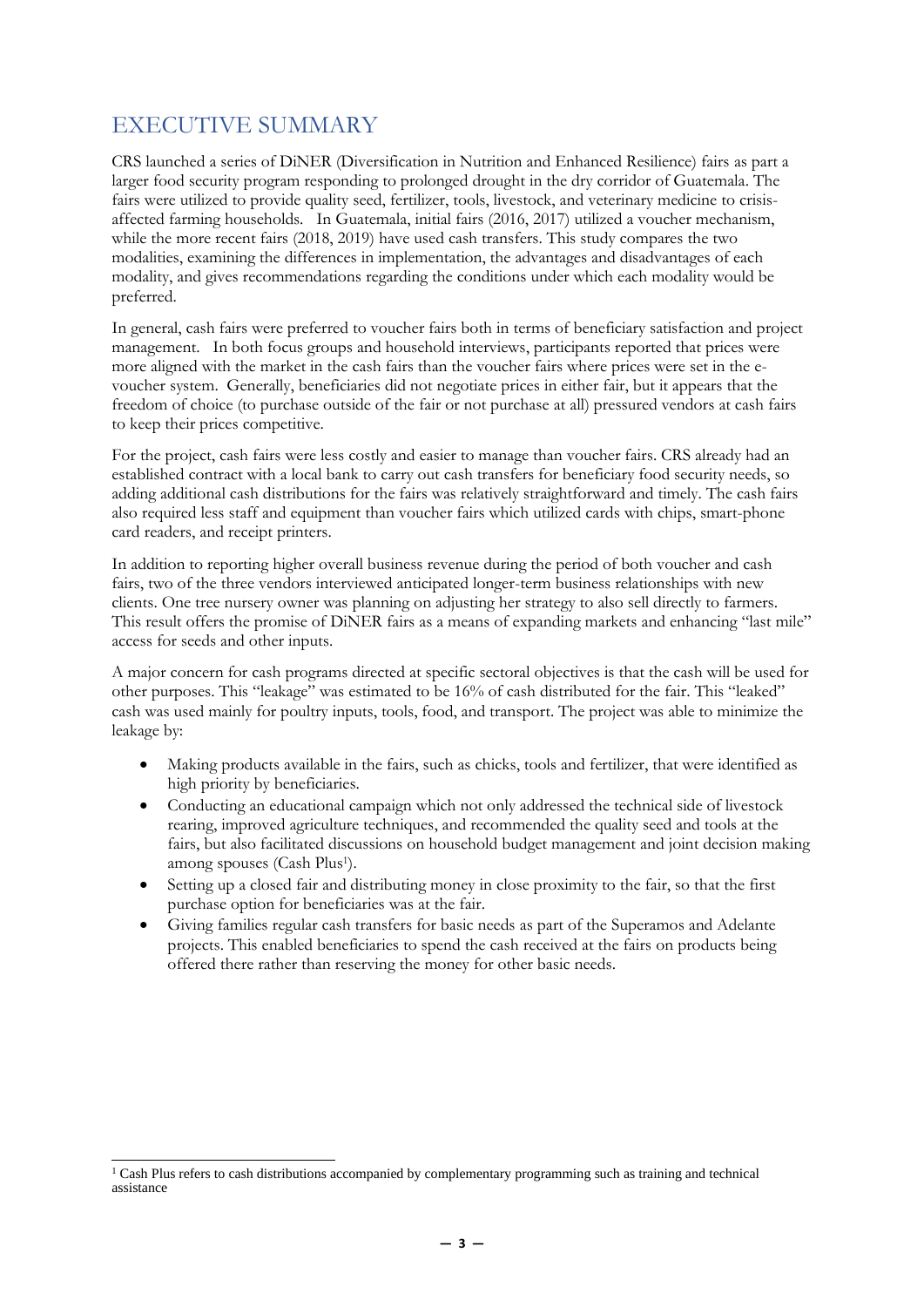## <span id="page-3-0"></span>**BACKGROUND**

In response to several years of drought, irregular rain and prolonged dry spells in the dry corridor region of Guatemala, CRS launched the first in a series of food security and child nutrition projects in 2016 – Superamos I, II, and Adelante. The projects provided vulnerable families with cash transfers for food items, education on nutrition and small livestock rearing, and conducted DiNER fairs restore productive agricultural assets.

The Diversification in Nutrition and Enhanced Resilience (DiNER) fair methodology is used to stimulate livelihood recovery and improve nutrition. The methodology brings together buyers (project beneficiaries) and vendors in a oneday market (fair). Standard DiNER fairs are designed to improve access to diverse seeds and agricultural inputs to enhance household nutrition and increase food security and resilience.<sup>2</sup> Products available at the fairs range from basic grain seeds, legume seeds, vegetable seeds, tools, and fertilizer to animal feed and small livestock. The fairs can include private sector input dealers (including paravets), community-based seed multipliers, and individual sellers while providing key promotional messages in agriculture, nutrition, and financial management.



**Photo 1: Farmer in Guatemala Shows Drought Stunted Maize (Canicula Prolongada. Oxfam, 2018)**

### Operation of the Superamos and Adelante Fairs

The two Superamos DiNER fairs provided beneficiaries with electronic vouchers to purchase goods at the fairs. After a multi-agency study<sup>3</sup> in 2018 that recommended cash be used for food transfers and in DiNER fairs, the cash modality was incorporated into the Adelante project. This study compares the voucher and cash modalities in these DiNER fairs.

The following table shows the transfer value and products offered in the Superamos and Adelante projects. The Superamos fairs offered mixed agricultural and animal husbandry inputs in both the August and November 2017 fairs. The Adelante project separated fairs according to season with a small-livestock focused fair in November 2018, and a seeds and tools focused fair in April 2019, prior to the main planting season.

|                                | Superamos II                     | Adelante                                      |
|--------------------------------|----------------------------------|-----------------------------------------------|
| <b>Modality</b><br>(mechanism) | <b>Voucher</b>                   | Cash                                          |
| <b>Products offered</b>        | Both fairs: Seeds, organic       | Fair 1: poultry, poultry feed, vet medicines, |
|                                | fertilizers, agricultural tools, | tools, fruit trees, maize and bean seeds      |
|                                | fruit tree seedlings, poultry    | Fair 2: maize seed, vegetable seeds, tools,   |
|                                | and feed                         | fruit tree seedlings, fertilizer              |
| <b>Transfer Value</b>          | Fair 1(Aug 2017): \$48           | Fair 1(Nov 2018): \$45                        |
|                                | Fair 2(Nov 2017): \$48           | Fair 2 (April 2019): \$38                     |
| Beneficiary number             | Fair 1: 4,912                    | Fair 1: 4,438                                 |
|                                | Fair 2: 4,912                    | Fair 2: 4,450                                 |
| Vendors                        | $5 - 6$                          | $5 - 8$                                       |

|  | Table 1: Comparative Table of Superamos and Adelante DiNER fairs |  |
|--|------------------------------------------------------------------|--|
|  |                                                                  |  |

<sup>2</sup> Catholic Relief Services. *Agricultural Fair and Voucher Manual*. Baltimore, MD, USA. 2017

<sup>3</sup> McClain, K. *Market-based Food Assistance in Guatemala: A systematization of experiences.* CRS, PCI. May 2018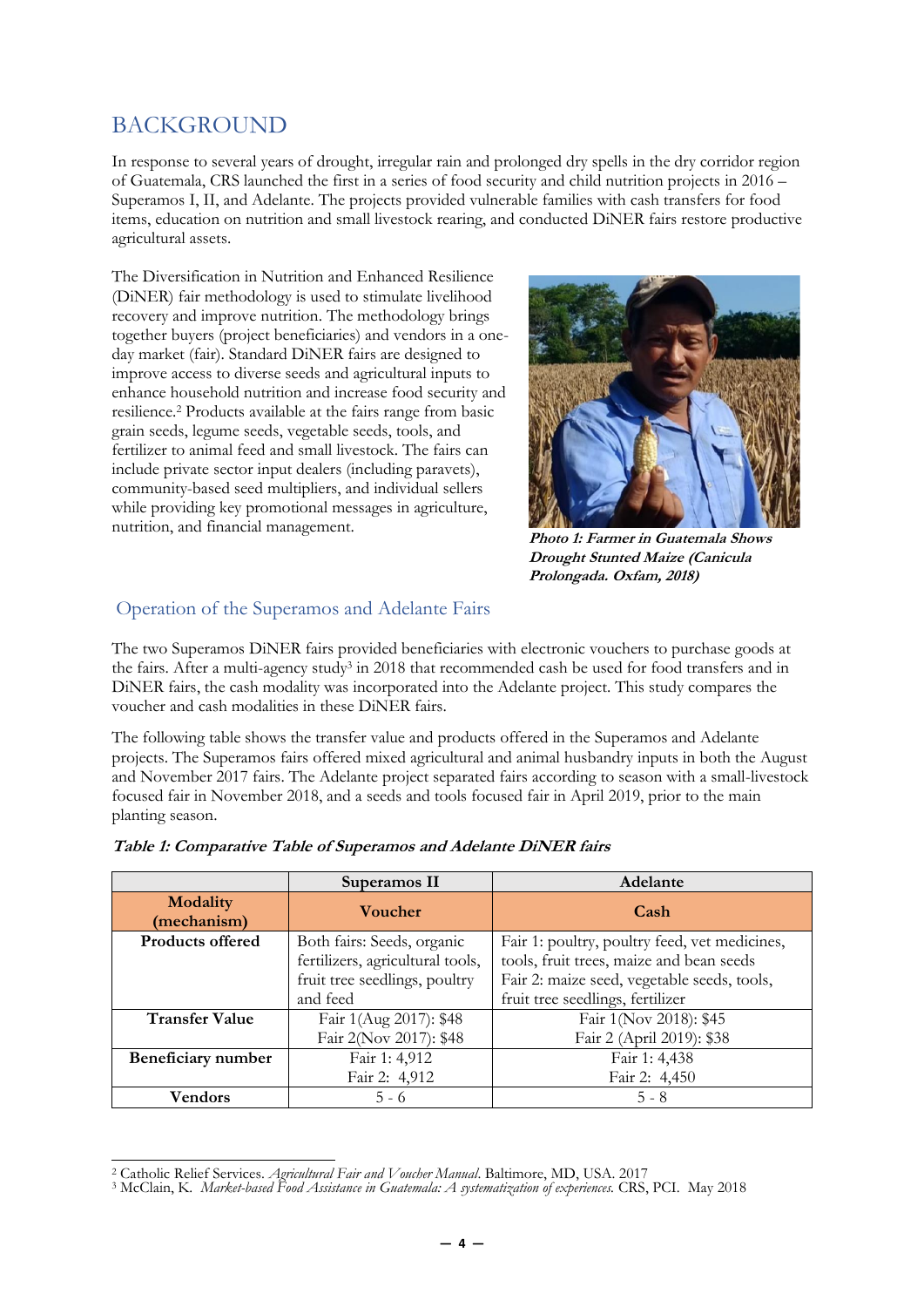For both cash and voucher fairs, vendors were contractually obligated to respect agreed upon price ceilings. For the electronic vouchers in Superamos, prices were fixed in the system. With the Adelante cash fairs, technically, prices were flexible downward.

The number of participating vendors in each fair was small, effectively reducing competition. For some types of products there was only one vendor. Furthermore, smaller local vendors were excluded by the requirement that they be fiscally registered in the Guatemalan tax administration. This was remedied in the Adelante DiNER fairs with the inclusion of local seed cooperatives, although the total number of vendors was still small.

The vendor contracts for both vouchers and cash fairs set quality requirements on the products offered for sale. The quality requirements led to DiNER fair prices being higher than similar (but lower quality) products in the market. Project staff inspected goods 15-20 days before the fairs to ensure they met quality standards. A quality control inspector examined such things as tools meeting specifications, the correct age of the chickens and their health condition, the size of the fruit trees, the absence of diseases in seedlings, and verifying that seeds offered by the suppliers were viable and healthy.

In addition to assets received in the DiNER fairs, complementary trainings were provided on family nutrition, improved agricultural practices and resilient rural livelihoods, and, using CRS' Families with Dignity approach, the joint responsibilities of men and women in caring for their families.

### <span id="page-4-0"></span>**OBJECTIVES**

The use of cash is a relatively recent innovation in DiNER and seed fairs. To date, differences between the traditional voucher modality and cash have remained theoretical and not verified in the field. Few examples of cash modality in fairs exist. <sup>4</sup> The Guatemala context provides the opportunity to examine the two modalities under similar conditions through document review and interviews with farmers and vendors who had participated in both voucher and cash fairs in the Superamos and its follow-on Adelante projects.

Principal objectives of this study are to:

- Identify the differences between cash and voucher mechanisms in practice.
- Identify perceived advantages and disadvantages of each mechanism.
- Determine if participants prefer one modality over the other.
- Identify any differential effects on the market depending on the modality.
- Determine the degree with which cash is used for its intended purpose.
- Determine if one modality is less costly to implement than the other.
- Recommend under what conditions each mechanism would be preferred.

### <span id="page-4-1"></span>STUDY METHODOLOGY

The methodology consisted of a literature review of secondary information and primary data collection. The literature review examined existing reports, proposals, and studies of the Superamos and Adelante projects. Of particular interest is the Informe final de Estudio de Aprendizaje Ferias Diner-Adelante, an internal CRS learning study which examined the Superamos and Adelante DiNER fairs. This study used household interviews, focus groups and key informant interviews with vendors and CRS staff to provide substantial information on the operation and results of the fairs.<sup>5</sup> The current study takes those results and collects additional information to delve into more detail on the cash and voucher mechanisms of the Adelante and Superamos fairs. Primary data for this study was collected through four focus groups, divided into separate male and female groups, with beneficiaries who had participated in both the Superamos voucher fairs and the Adelante cash fairs. Key informant interviews were held with three

<sup>4</sup> Keane, J, Brick, D. Sperling, L. *Study on cash transfers for seed security in humanitarian settings*. A Feed the Future Global Supporting Seed Systems for Development activity (S34D) report. 2019.

<sup>5</sup> Pernillo, J. Informe final de Estudio De Aprendizaje Ferias Diner-Adelante. CRS. 2019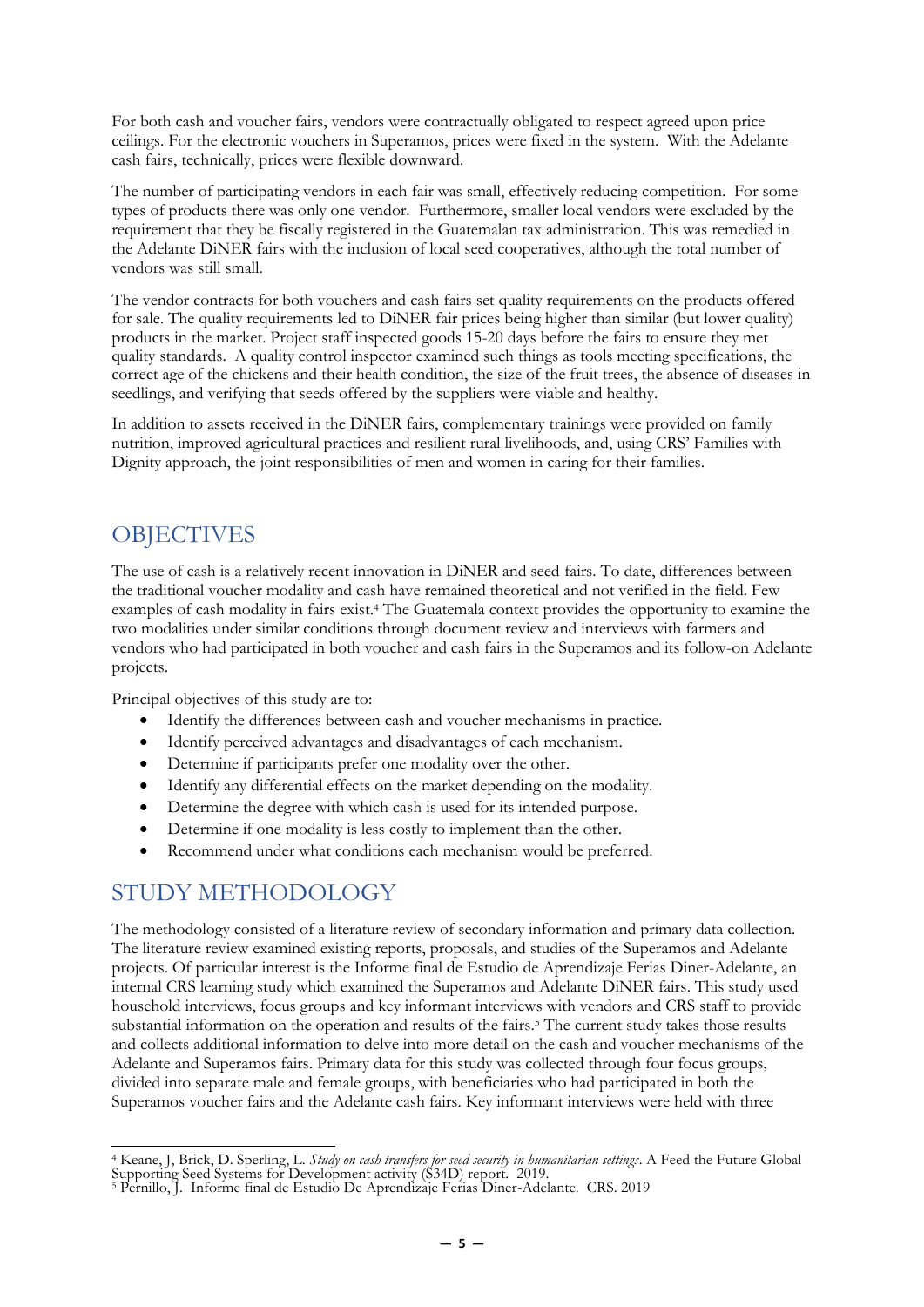vendors who had also participated in both the voucher and cash fairs. Finally, the Adelante project manager was interviewed for her perspective on the fairs.

#### **Table 2: Focus Groups**

| Community             | Participants Men's Group | Participants Women's Group |
|-----------------------|--------------------------|----------------------------|
| La Unión, Los Vasquez |                          |                            |
| La Unión, La Colonia  |                          |                            |

Questionnaires (see in annex 1-3) were prepared by the author and reviewed by the Adelante project Monitoring Evaluation Accountability and Learning (MEAL) officer. The questionnaires were not tested prior to the data collection exercise. The focus groups and key informant interviews were carried out by the Adelante project MEAL officer between July 29 and August 9, 2019. The project manager was interviewed over Skype. Results were entered in an Excel spreadsheet and subjected to content analysis and comparisons across the different focus groups to triangulate responses.

#### <span id="page-5-0"></span>Limitations

The sample size was small – only 149 households in 6 communities had participated both in voucher and cash fairs. The small size of the sample reduces confidence in the results and limits wider generalization. Local seed banks only participated in the cash fairs and not the voucher fairs because they were unable to meet the requirement that the vendors be registered with the government, so they were not interviewed. This prevented capturing the perspective of most local suppliers on the fairs' effect on longer-term client/vendor relations.

### <span id="page-5-1"></span>**FINDINGS**

#### <span id="page-5-2"></span>Prices

Focus group participants universally expressed dismay that prices in the voucher fairs were inflated with respect to local market prices and that they were unable to negotiate prices. Voucher prices were set contractually between CRS and the vendors.

However, 3 out of 4 focus groups reported that during the cash fairs, prices were aligned with the local market prices. Although there were still a limited number of vendors, beneficiaries' ability to take their cash elsewhere appeared to put pressure on vendors to make their prices competitive. However, although prices were not set in the cash fairs, focus group participants said they still were unable to negotiate prices. Project staff indicated that because of the high quality requirements for tools, those prices were above the market average. The quality requirements were the same for both cash and voucher fairs with products inspected 15-20 days before the event.

In the learning study, beneficiaries reported that at the voucher fairs, prices were higher than the market, while prices at the cash fair were consistent with prices in the local market. The majority (63%) of participants in the study felt that prices at the voucher fairs were inflated as compared to 30% who considered the prices at the cash fairs inflated. Conversely, 32% of participants in the study said that prices were lower at the voucher fairs than the market.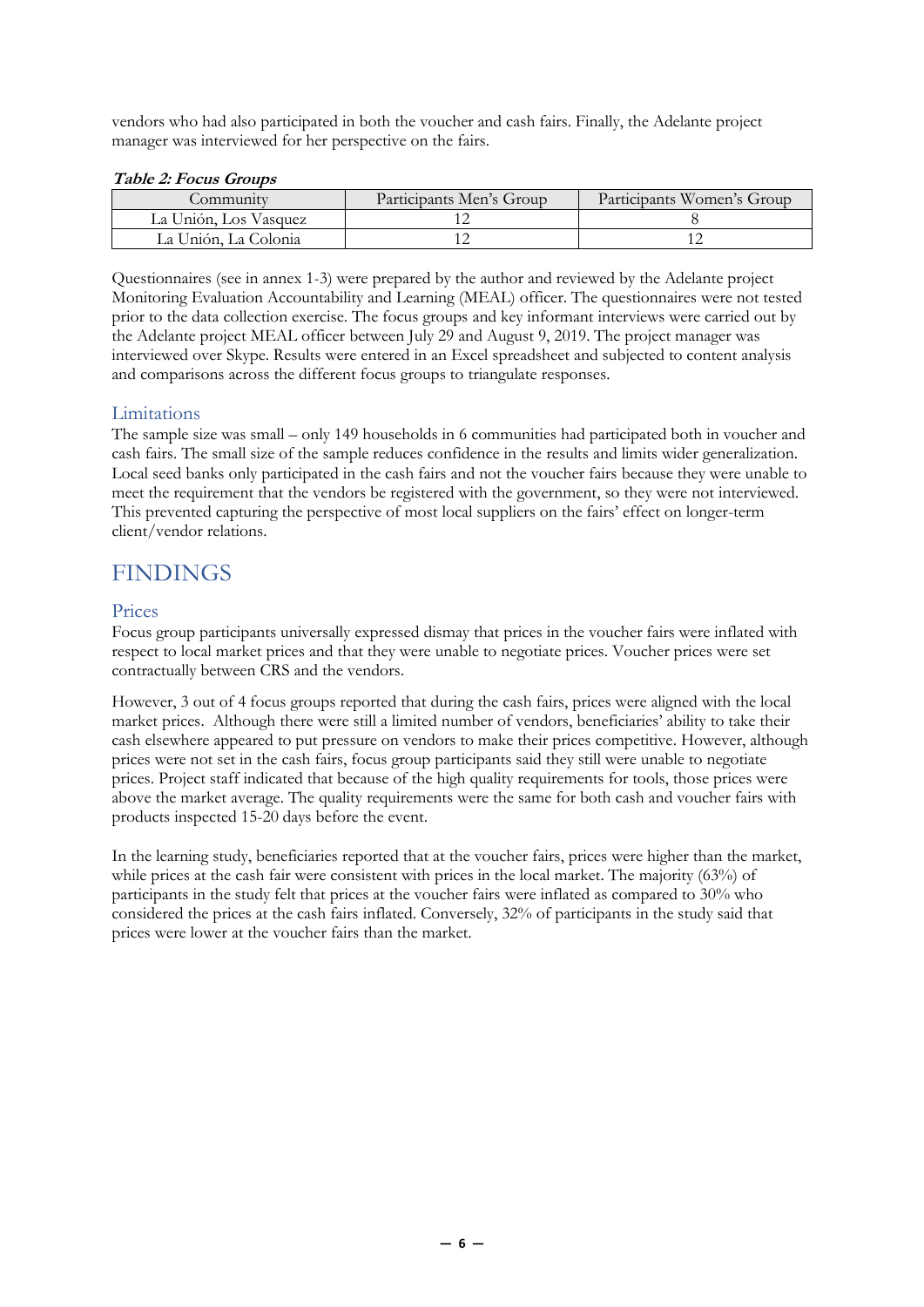

**Figure 2: Beneficiary Perception of DiNER Fair Prices Compared to Market (by Modality) 6**

Household interviews in the learning study, revealed that cash users considered the cash provided to them to have greater buying power than the vouchers, i.e., they felt that the cash allowed them to purchase more items than the vouchers. The majority (90%) of Adelante participants believed that the cash was sufficient to purchase what they needed compared to 80% of Superamos voucher participants. For the voucher fairs, the product prices were fixed in the electronic voucher platform. For cash fairs, a ceiling price was agreed to beforehand, however, prices were flexible downward.

The number of vendors was limited for both the cash and voucher fairs because the project sought vendors with a large stock of products to meet demand. This limited the number of smaller, local vendors who could participate, reducing the benefit to the local economy. Because of requirements that vendors in the voucher fairs be registered with the government, local seed banks were only able to participate in the cash fairs. In both fairs, no more than three vendors offered the same type of product and in the case of fruit tree seedlings, there was just one. The small number of vendors reduced price competition in the fairs.

### <span id="page-6-0"></span>Leakage

A frequent concern regarding sector-specific cash programs<sup>7</sup> is that the money will not be spent on the donors' intended use. In the case of Adelante DiNER fairs, all focus groups reported that the bulk of cash received was spent at the fairs. However, most participants had reserved some of the cash transfer for expenses outside of the fairs (leakage). When directly asked, participants reported that most had kept around 10% of the money received to purchase local seed from neighbors, pay for transport home, buy tools, or save for emergencies. However, in response to a question about the effects of the cash modality on the community, participants of one focus group reported that they had kept an average of 30% of the cash (around \$13) for local purchases outside of the fair.

Post-distribution monitoring (PDM) results show that 63% of families reported not spending all their cash in the small livestock DiNER fairs, while 75% of participants retained money after the later seed/tools DiNER fairs. On average, individuals retained 16% of the cash distributed during the fairs. The following graphs shows what items were purchased with remaining funds. Looking at the amount of cash retained by the participants and the items they were purchasing with the remaining money provides an indication if the fairs were satisfying participants needs. It should be noted that families were also

<sup>6</sup> Pernillo, J. *Estudio de Aprendizaje Ferias Diner-Adelante*, CRS July 2019, p22

<sup>7</sup> Cash transfers are unrestricted, which means they can be spent as recipients choose.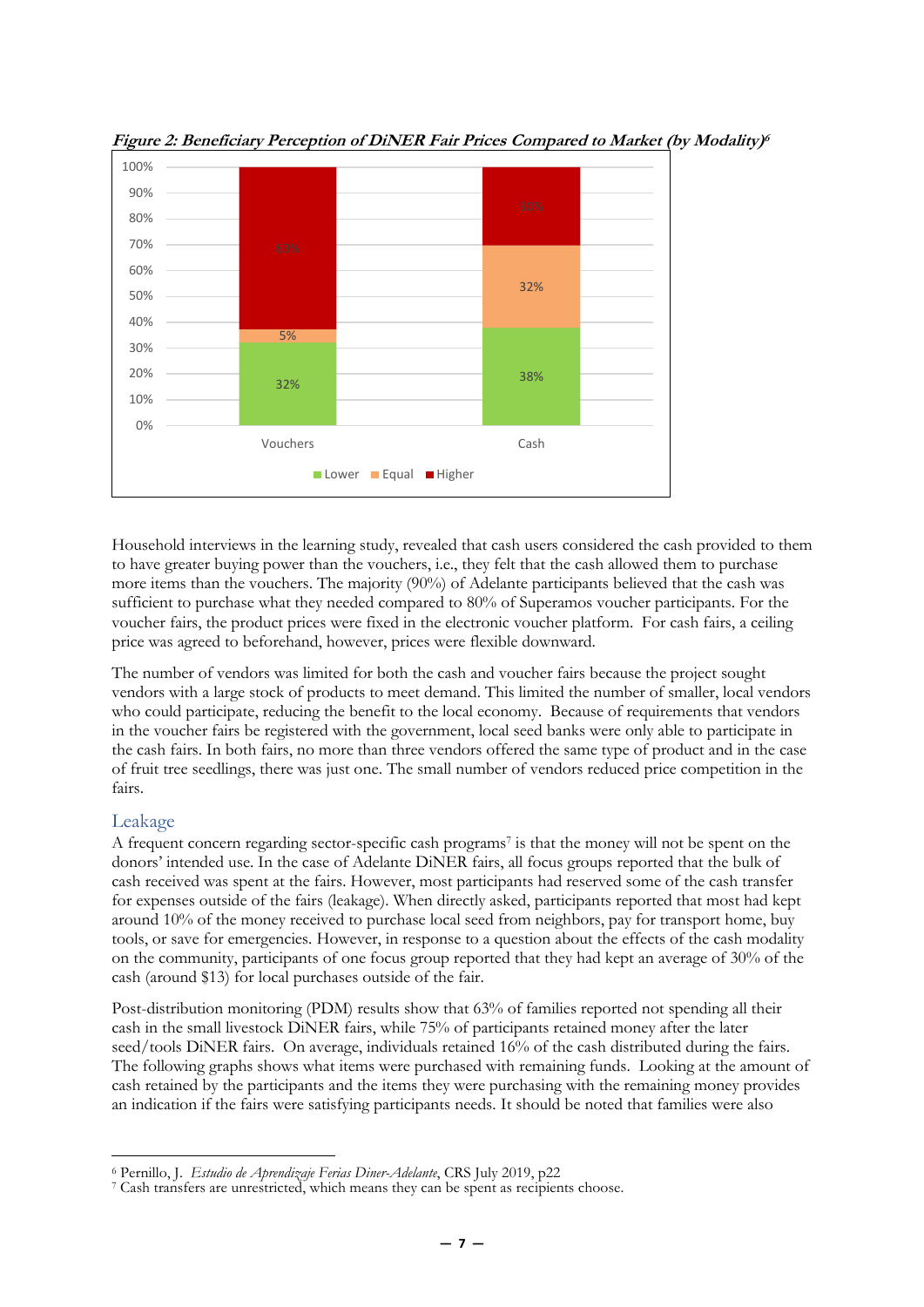receiving regular cash transfers for basic needs. This enabled them to direct their spending to products offered at the fairs rather than reserving the money for basic needs.



**Figure 3: Items Beneficiaries Spent Remaining Funds on after Cash DiNER Fairs (# of participants)**

Post-distribution monitoring after the November small livestock DiNER fair revealed the largest number of participants spent remaining funds on tools. Tools are important for men who will sell their labor during the planting season. This was closely followed by additional poultry and poultry supplies. Fewer people spent on food and transport home. Savings were a smaller portion of the cash use.

Spending of surplus funds varied somewhat in the Spring DiNER fair. Transport was the most frequent expenditure. The next largest category of spending outside the fairs was poultry and poultry inputs families were most likely maintaining flocks that had either been supplemented or started in the November DiNER fairs. It is an intriguing result that some participants took their cash to purchase tools outside the fairs because tools were offered at the fair. Perhaps beneficiaries were looking for specific tools that were not available at the fair or perhaps they were looking for less expensive tools. Further examination on this topic is required. This was followed by food for the family and then savings.

### <span id="page-7-0"></span>Management/Cost of Modalities

The figure below illustrates the expected decrease in administrative costs of unrestricted cash transfers as opposed to vouchers; the decrease in administrative costs parallels a decrease in project control over the use of the transfer. Additionally, the graph shows that as more restrictions/conditions are removed on delivery mechanisms, administrative costs decrease.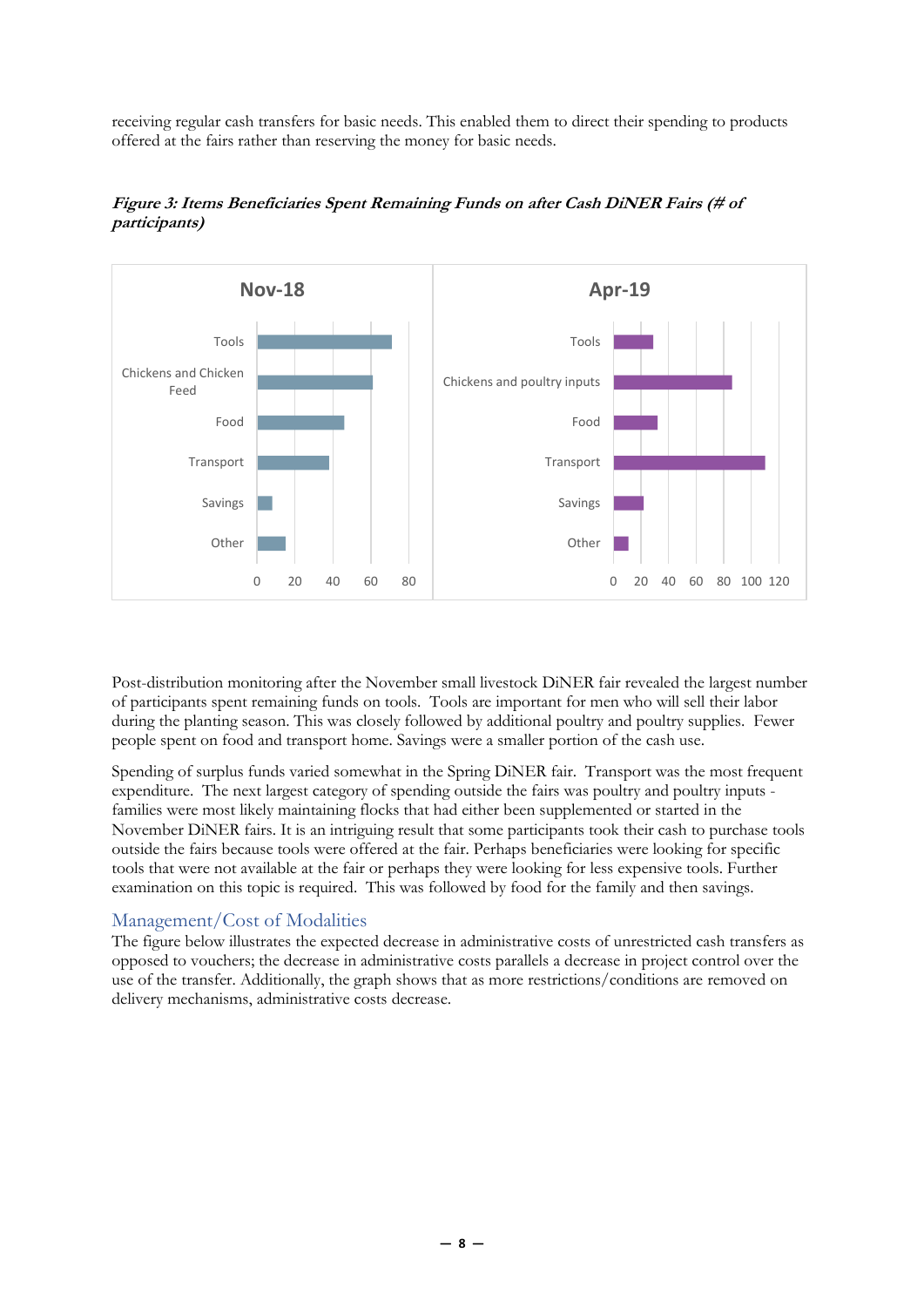#### **Figure 4: Graphic of Variations within Modalities along a Scale of Control and Cost 8**



The experiences of the Guatemala program align with this theoretical framework. For example, the voucher fairs and cash fairs were roughly the same size and scope but administrative costs for the cash fairs were lower than the voucher fairs. Similarly, voucher fairs required, on average, 40 staff members to distribute vouchers, manage the e-voucher systems and control the crowd. On the other hand, cash fairs required on average, only 12-14 staff. When comparing the two models, differences in the crowd flow were noted as well. During cash fairs, crowd flow was much better due to staggered entry from the bank after participants collected their cash. Lines at vendors moved more quickly without the need for voucher readers. The bank did not require staff for crowd management thus reducing staff requirements.

In addition to fewer staff requirements, cash fairs avoided the costs associated with the electronic voucher platform and the necessary equipment: android devices, receipt printers, the e-voucher cards with chips, and the 4% (roughly US \$1.7) transaction fee charged by the Red Rose platform. For the cash program, bank transfer fees were around US \$1.1 per transaction. CRS Guatemala had a pre-existing contract with the bank, so did not need to invest the time and effort required to contract new financial service provider. A paper voucher program would have had further costs such as the cost of voucher printing and the increased human resources required for voucher reconciliation immediately after the fair in addition to the burdens of counting the vouchers by the finance office.

### <span id="page-8-0"></span>Effects on the Market

Focus group participants reported that money not spent in the fair was spent locally and thus boosted the local economy.

Cash fairs included 3 local seed banks whose participation and revenue benefitted the local economy. However, in both the cash and voucher fairs there were vendors coming from larger market centers and as a result the money generated from their sales did not benefit the community level economy. Focus groups reported that because of the distance to these vendors, they would probably not continue patronizing them vendors beyond the fairs. For vendors, the fairs provided a tremendous one-time bump to their sales. For the April/May 2019 cash DiNER fair, the tree nursery saw an increase of 229% in sales of seedlings. The two hardware stores showed a total increase of sales of 112% and 203% between April/May 2018 and April/May 2019 on those tools sold at the fair. Sales of these products in their



**Figure 5: Vendor Selling Tools at DiNER fair**

<sup>8</sup> McClain, K. Market-based Food Assistance in Guatemala: A systematization of experiences, CRS, PCI, May 2018, p 22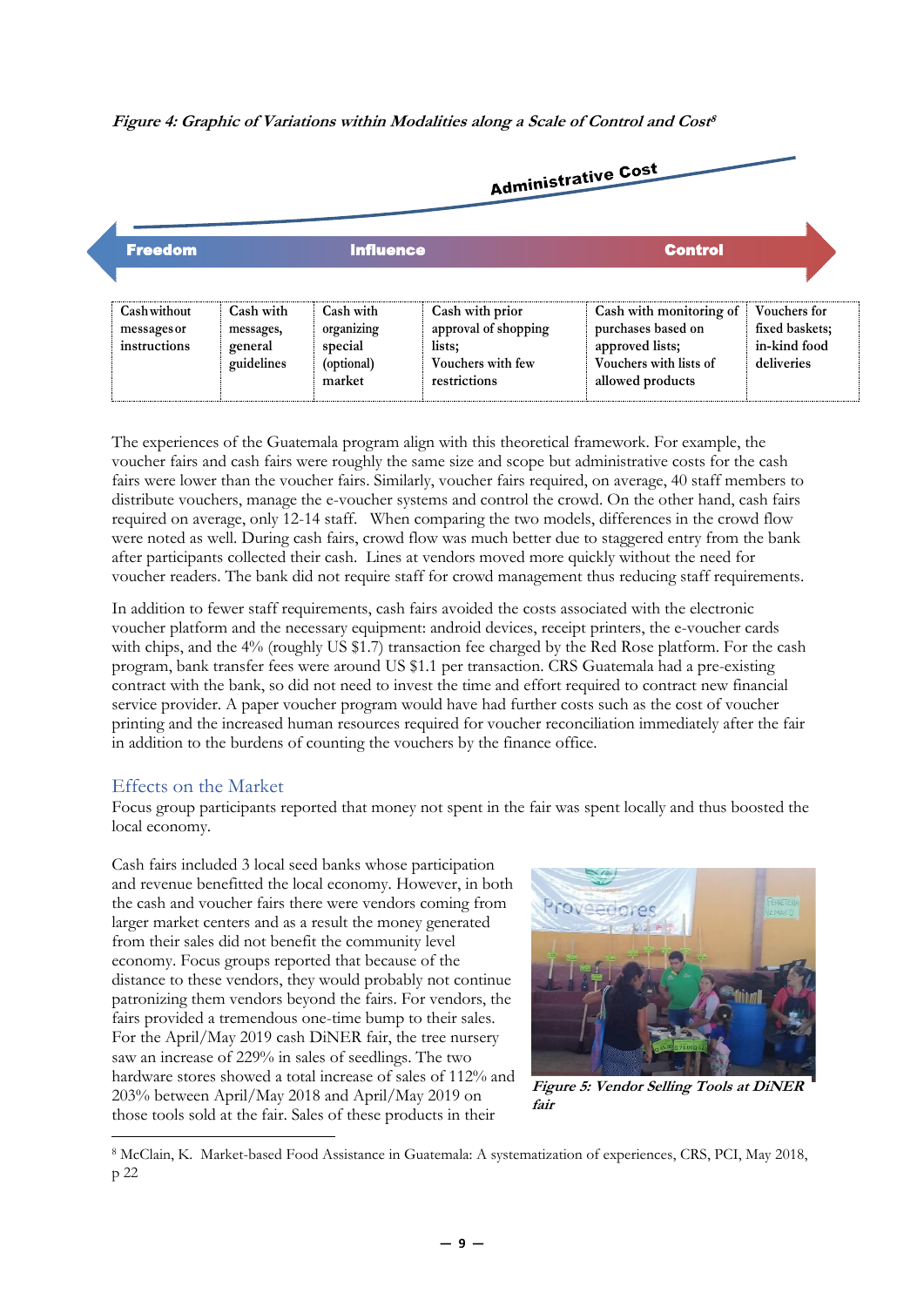shops dropped 31% for the nearest dealer and 10% for the more distant dealer showing that some of the normal demand was satisfied during the seed fairs, but not dramatically for the second dealer. This indicates that, all other factors being equal, there is limited overlap of the seed fair clients with their normal clients, confirming focus group reports that they really didn't know the vendors prior to the fairs.

In terms of longer-term impact on their businesses, one hardware vendor reported new clients from one nearby village who she anticipated would continue patronizing the business in the future. The fruit tree nursery anticipated longer-term business from new communities where she had never sold before: "... *The people are made aware and make orders…mostly tree seedlings."* 

Nevertheless, the learning study reports only 20% of beneficiaries could recall the vendor who served them, indicating little possibility of patronizing these businesses in the future. Because most of the vendors were not local, they were previously unknown to the beneficiaries nor likely to be sought out in the future. The nursery reported planning on modifying its business model as a result of the fairs – expanding beyond its reliance on institutional purchases to reaching out and selling directly to farmers.

One concern of any transfer program is the potential negative effect on the market – the increase in demand can cause local shortages of the product potentially creating price inflation. The two more distant vendors reported seeing no price changes on their markets during the fairs. The nearer hardware store reported drops in the prices of some goods in town at the time of the of the cash fair as vendors sought to compete with the fairs and lure some of the participants to their stores.

In terms of ensuring an adequate supply of goods for the fairs, only one hardware vendor had supply issues during the voucher fairs. As she was waiting to be paid for the vouchers, she experienced a cash shortage resulting in delays for new orders. With the cash fairs, that was not an issue.

### <span id="page-9-0"></span>Gender

Focus groups reported no real gender-based advantages or disadvantages to either modality. The project did adjust the location of the fair to a nearer site after the first round in response to complaints about the distance and concerns about security. Women's focus groups reported that keeping track of the remaining balance on the vouchers was difficult and cash was much easier.

In terms of deciding what to spend the cash/vouchers on, all focus groups said that couples decided jointly on what to purchase. Generally, couples divided the money so men could purchase tools and basic grains while women purchased poultry and vegetable seed. One group noted that couples made a budget before the fairs. Household decision making trainings prior to the fairs included an analysis of household resources for agricultural and livestock production which resulted in a family budget for the DiNER fairs.

A potential pitfall of cash includes anti-social uses (e.g., the purchase of alcohol) and appropriation of the cash by men. These were not evidenced during the fairs, which may be a result of conditions that all beneficiary couples participate in the Families with Dignity education program. All focus groups reported that the use of any remaining cash from the fairs was decided jointly by the couples. Furthermore, men and women reported that they paid the same prices at the fair. Vendors did not report any distinction in the way they treated or reached out to clients of different genders as a result of the fairs.

### <span id="page-9-1"></span>Financial Inclusion

One theoretical secondary benefit of cash programs is the entry of the participants into the formal finance sector. Only one participant reported opening a savings account after the fairs. The low level of engagement was reported to be due to the distance to the banks, participants' low level of savings and small amount of money received.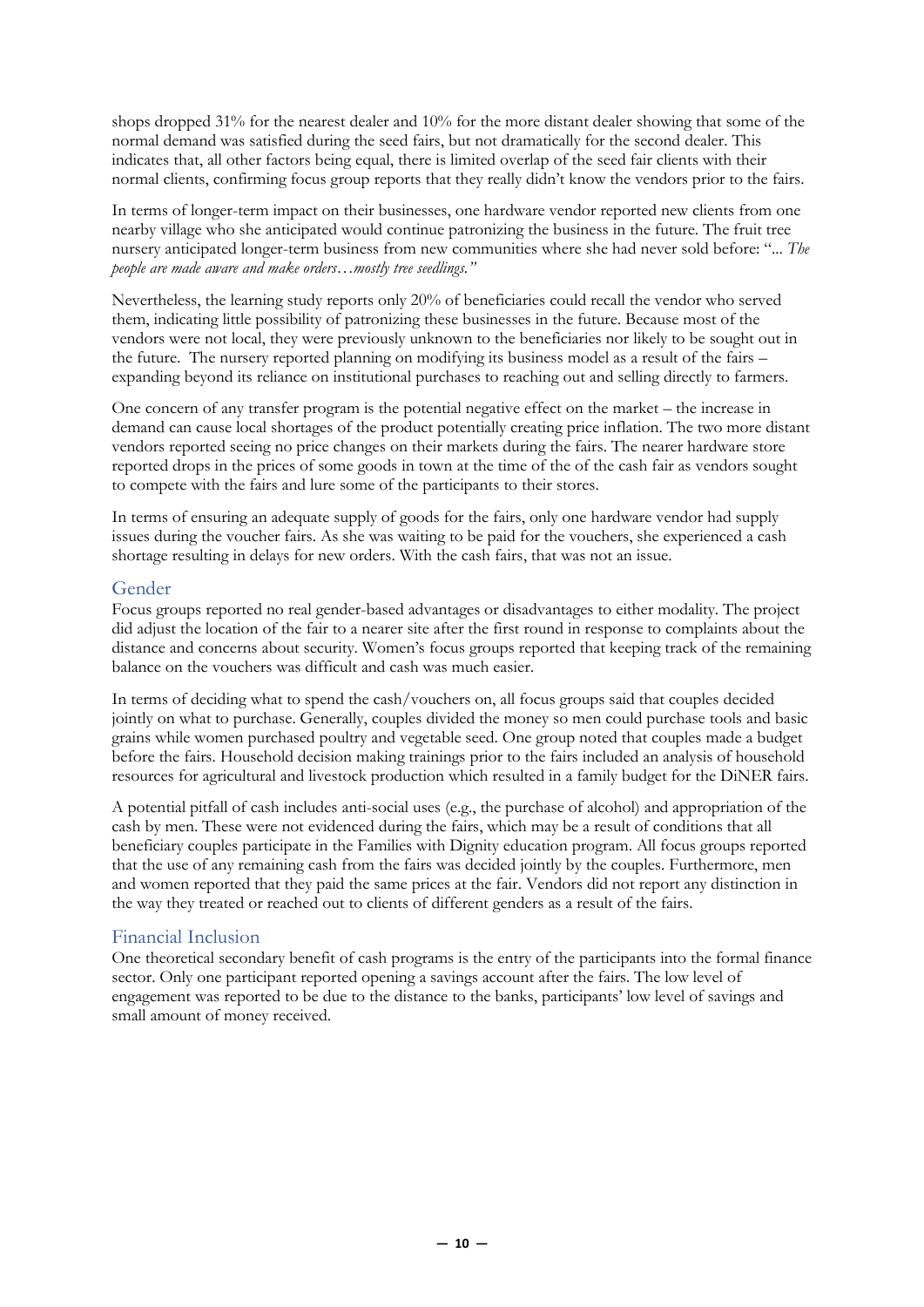# <span id="page-10-0"></span>ADVANTAGES & DISADVANTAGES OF EACH MECHANISM

For the focus group participants, the advantages of cash far outweighed any advantages of vouchers. All focus groups cited the main advantages of cash were the additional control and choice it provides and the option of buying products outside of the fair, such as indigenous seed in their communities. Other advantages included the fact that vendors were forced to keep prices lower, and participants were able to better account for their spending in the cash fair than with the electronic vouchers. The latter was one of the main complaints about the e-vouchers – participants could not see the remaining money on their cards and so did not realize how much they had spent. All focus groups complained that with vouchers they had to spend all of the allotted money in the fairs. Due to this, one focus group reported that participants sometimes purchased unneeded products.

For vendors, cash is easier for them to manage and there are no delays waiting for payment from CRS. However, with vouchers that can only be utilized at the fair, vendors essentially have a guaranteed market. The perspectives of project staff align with those of the participants and vendors. They preferred the cash fairs because they were less costly and require fewer staff. The competitive pressure both within and outside the fairs encouraged vendors to keep prices competitive and offer promotions (e.g. providing sacks). Beneficiaries felt empowered.

Nevertheless, the project manager says a similar approach might not be appropriate for sudden onset disasters. She cites the 2-3 months of preparation of beneficiaries for the fair including training on family resilience in the face of recurrent drought; home gardening, poultry production and financial education. The trainings led to an analysis of household resources for agricultural and livestock production by couples and a budget for the DiNER fairs.

### <span id="page-10-1"></span>What could be improved?

All focus groups wanted prices to be reduced in the fairs. Two of four groups wanted more variety at the fairs. Two recommended that the agricultural technical assistance continues beyond the fairs. Vendors would like a clearer understanding of products that communities need. For planting materials, some varieties are more appropriate for different conditions (e.g. low altitude vs high altitude) and had vendors been aware of the local agroecology beforehand, they could have adjusted their products accordingly.

### <span id="page-10-2"></span>Preferred Modality

All focus groups preferred cash because of increased choice, the ability to keep cash for other needs, and the ease of monitoring spending during the fairs. Two of three vendors preferred cash while the third was ambivalent, generally expressing the advantages and disadvantages of both.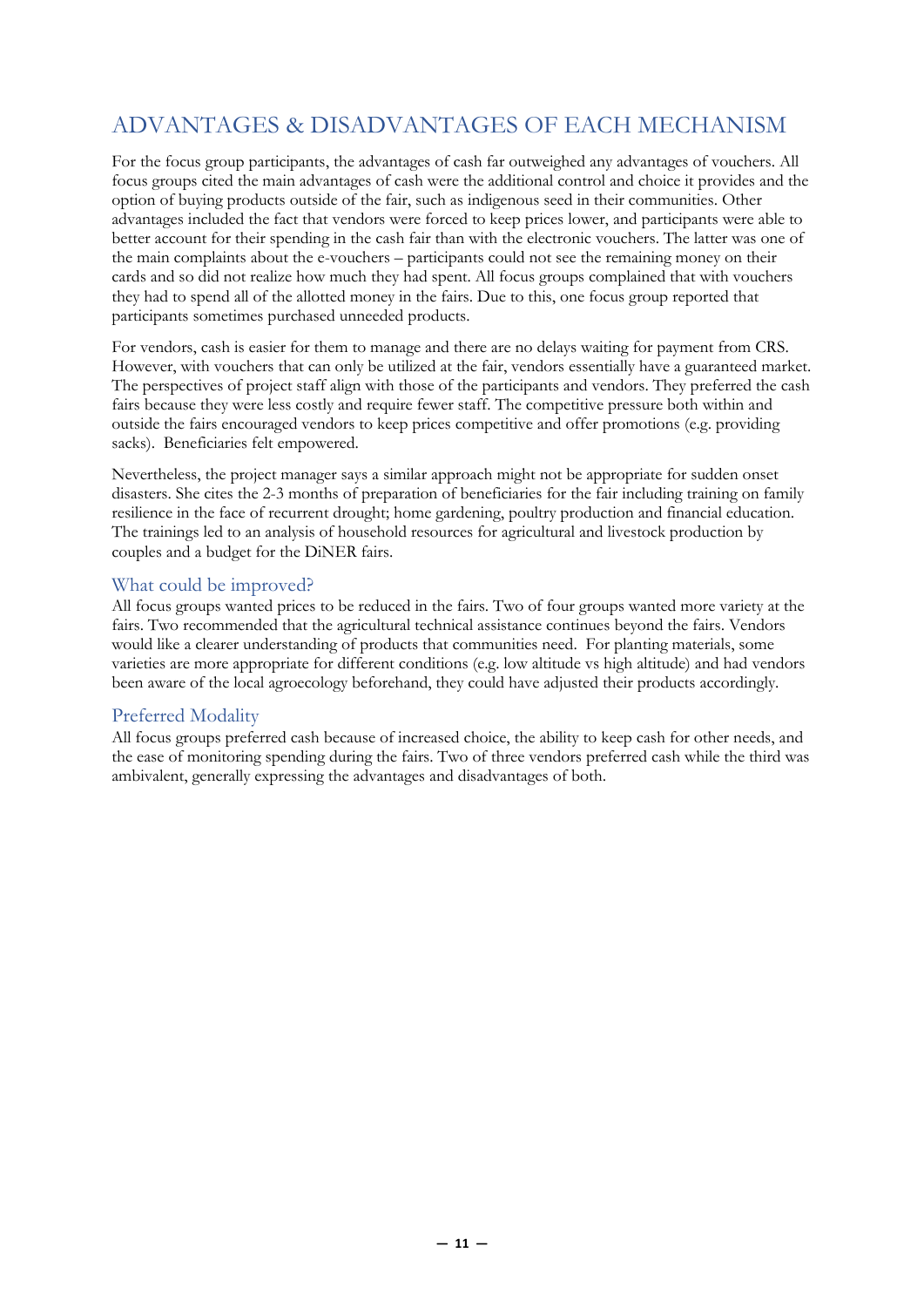# <span id="page-11-0"></span>**CONCLUSIONS**

In the Guatemala DiNER fair case, cash appears to offer more advantages than vouchers. Cash was preferred by participants, vendors and project managers. Cash was easier to manage by the project, vendors, and beneficiaries; cash fairs were less costly than voucher fairs; prices were more competitive in the cash fairs, and one found that, largely, cash was being used for its intended purpose. Cash also permitted vendors to resupply quickly without waiting for the voucher reimbursement process to go through. Nevertheless, there are caveats to recommending cash across the board for DiNER fairs.

Potential pitfalls of cash include anti-social uses and appropriation of the cash by men. We did not see any evidence that this was occurring during the fairs which may have been as a result of the requirement that all beneficiary couples participate in the Families with Dignity education program. In terms of leakage, post-distribution monitoring surveys report that participants retained on average 16.5% of the cash. Because cash is by its nature unrestricted, it is extremely difficult to control beneficiary spending. Nevertheless, the project was able to influence spending in a variety of ways:

- Setting up a closed fair near the cash distribution point, so that the first purchase option for beneficiaries was the fair.
- Conducting an intense educational campaign on the technical side of livestock rearing and improved agriculture techniques, and on household budget management and joint decision making among spouses.
- Families were also receiving regular cash transfers for basic needs. This enabled beneficiaries to direct their spending to products offered at the fairs rather than reserving the money for basic needs.
- Making products available in the fairs that were identified as priority by beneficiaries.

Because the Guatemala country program had been undertaking cash transfers through a local bank for several years, a relationship (and contract) with the bank had already been established and it was relatively easy to arrange for cash payments to project beneficiaries. Normally, undertaking an assessment of financial service providers, establishing a contract, and developing a system for distribution of the cash during the fairs takes some time and might prevent the modality being used quickly after a rapid onset disaster. Ideally, relations with a financial service provider will already have been established during precrisis preparation. Otherwise, one should plan a 1-2-month financial service provider contracting process.

In addition, because the project was undertaking an intensive educational campaign in the lead up to the fairs, a 2-3-month preparatory period was planned. If a project needed to conduct a more rapid response, these educational efforts might need to be abandoned or substantially reduced. The absence of sensitization and education surrounding the fairs could possibly have a negative effect on leakage, gender imbalance, and agricultural production outcomes.

Both cash and voucher fairs not only increased business for participating vendors during the period of the fairs but appear to have created new longer-term clients for two of three vendors interviewed, thus potentially expanding their markets.

### <span id="page-11-1"></span>Further Research

The use of cash in DiNER fairs is a relatively recent innovation. However, cash transfers with sectoral objectives have grown in the humanitarian community but the evidence base for the effectiveness in meeting sectoral outcomes remains limited. Evidence is even more limited in the seed sector.<sup>9</sup> Programs are encouraged to test cash in seed fairs and document their findings in order to build up the evidence base on the practice.

Most cash programs consider that beneficiaries are best placed to determine their own needs, so "leakage" is a non-issue. However, with a more directed program looking at specific outcomes (such as seed and nutrition) the question becomes more relevant. In these cases, it would be interesting to

<sup>9</sup> Keane, J, Brick, D. Sperling, L. *Study on cash transfers for seed security in humanitarian settings*. A Feed the Future Global Supporting Seed Systems for Development activity (S34D) report. 2019.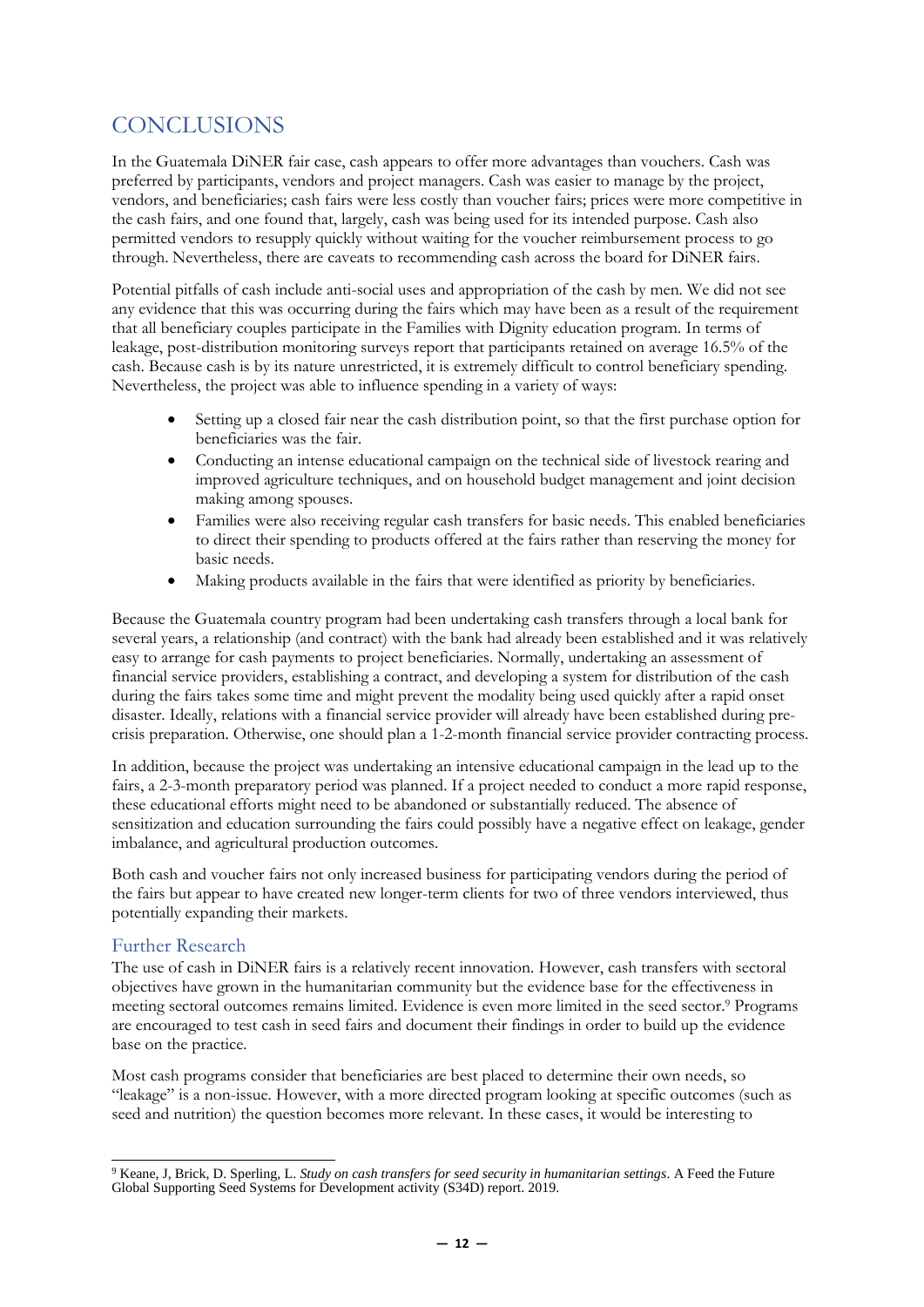compare the leakage in a project such as Adelante that includes an intense campaign to influence spending (Cash plus) with a program that has minimal promotion efforts.

Fairs are an opportunity for vendors to establish longer-term relationships with clients they encounter at the fairs. Currently, little evidence has been collected on this. Examining the effect of fairs, specifically cash fairs, on expanding participant vendor business in the long-term would enable programs to understand the degree that this occurs and build-in measures to promote this secondary objective; and, examining the differences in building a long-term client base between smaller, local vendors in the fairs and those more distant enterprises with less connection to the communities.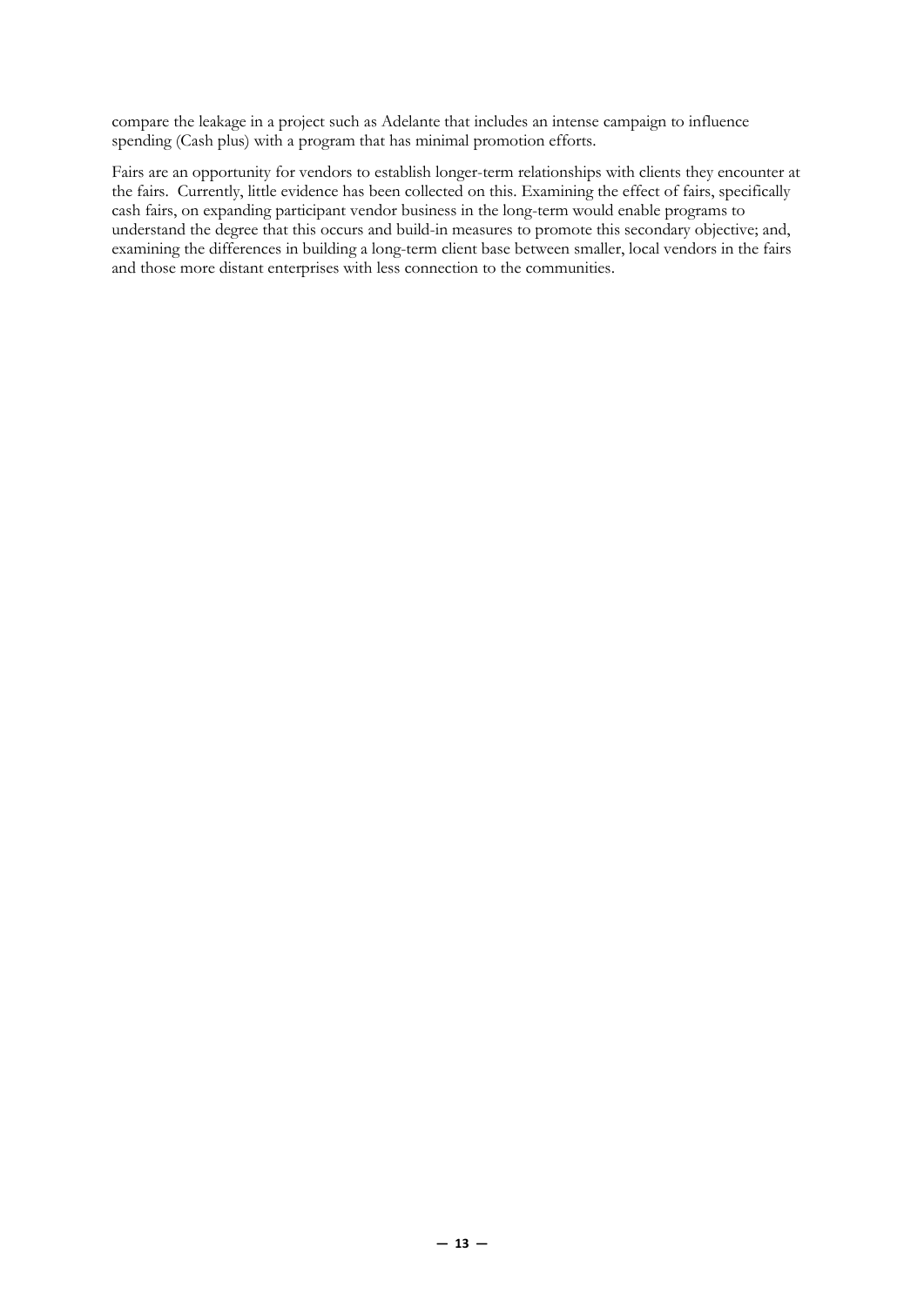### <span id="page-13-0"></span>REFERENCES

- Aguilar, I., Pernillo, J., Cameros, E. *Canícula Prolongada, Hambre Prolongada Y Extendida para el Corredor Seco De Guatemala*. Oxfam. 2018
- CaLP. *Operational Guidance and Toolkit for Multipurpose Cash*. 2015.

Catholic Relief Services. *Agricultural Fair and Voucher Manual*. 2017.

Catholic Relief Services. *Operations Guidance for Cash-Based Programming.* 2020. <http://efom.crs.org/ecsc/market-based/> [operations-guidance-for-cash-based-programming/](http://efom.crs.org/ecsc/market-based/operations-guidance-for-cash-based-programming/)

Harvey, P., Bailey, S. *Cash Transfer Programming in Emergencies*, ODI. 2011.

- ICRC. *Cash in Emergencies Toolkit*. 2014.
- Keane, J, Brick, D. Sperling, L. *Study on cash transfers for seed security in humanitarian settings*. Feed the Future Global Supporting Seed Systems for Development activity (S34D) report. 2019.
- McClain, K. *Market-based Food Assistance in Guatemala: A systematization of experiences.* CRS, PCI. May 2018.

Mercy Corps. *Seeds E-voucher: An Approach to Inclusive Agri-Market Development.* 2016.

Mercy Corps. *Cash Transfer Programming: Methodology Guide.* 2019.

Oxfam, *Canícula Prolongada, Hambre Prolongada y Extendida para el Corredor Seco de Guatemala*. 2018

Pernillo, J. *Estudio de Aprendizaje Ferias DiNER-Adelante* CRS. July 2019.

Varrieur, J., Rohr, L., *Rapid Seed System Security Assessment in Zacapa & Chiquimula, Guatemala.* CRS. July 2016.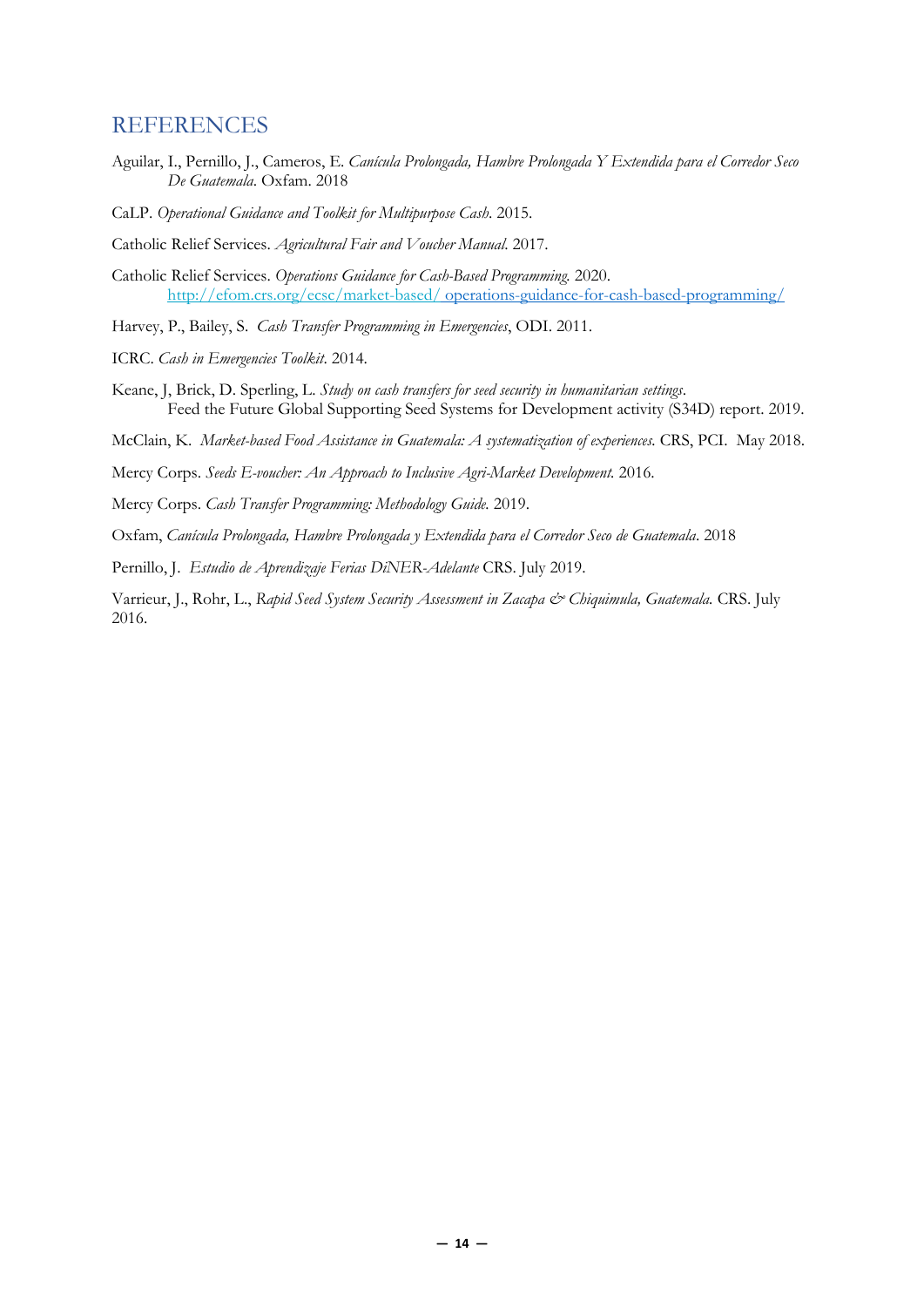### <span id="page-14-0"></span>Annex 1: Focus group guide

- *1.* Could you describe the DiNER fairs?
- 2. Where do you normally source your seed?
- 3. Where do you normally source your tools?
- 4. Where do you normally source your fruit trees?
- *5.* What do you think about the DiNER fair's implementation and follow-on?
	- Was the location of the fair reasonably accessible to you? Any concerns in accessing the fair grounds and returning home (safety, distance, etc)?
	- b. Where there products not available at the fair that you would have liked to purchase (type, variety, quality)? If there were products at the fair you would have liked to purchase but did not purchase, why?
	- c. How did you receive the money for the fair? Did you experience any difficulties in accessing the money? If so, please explain?
	- d. After receiving the cash, who decided what to spend the cash on? If a joint decision, prompt on influence of voice by different decision-makers
	- e. Were the prices in the Cash fair aligned with the market price at the time of the fair? Were you able to negotiate prices? Do you feel men and women paid similar prices for the same product and quantity? If no, please explain.
	- f. Were the prices in the DiNER fair aligned with the market price at the time of the fair? Were you able to negotiate prices? Do you feel men and women paid similar prices for the same product and quantity? If no, please explain.
	- g. Did you have any leftover money after the Cash fair? If so, why did you not spend it all at the fair? What did you use the leftover money for? Who decided on how to use the leftover money?
	- h. When you return to your home, who made decisions on the products purchased at the fair? Why?
	- Were the most important suppliers from the local area at the DiNER fairs?
- 6. Have you noticed any corruption within the process (during registration for the programme, before the distribution, during the distribution, at the cash point delivery mechanism provider, before or after receiving the cash)? Please explain.
- 7. Did you participate in a voucher DiNER fair? How would you compare voucher modality to a cash modality? What are the advantages and disadvantages of both types of fairs?

| Modality | Advantage | Disadvantage |
|----------|-----------|--------------|
| Cash     |           |              |
| √oucher  |           |              |

- 8. Which modality do you prefer and why?
- 9. What have been the effects of the cash program on you and your community?
- 10. Did any of you open bank accounts or start mobile money accounts following DiNER fairs? (financial inclusion). Why or why not? If yes, any difficulties in opening or accessing bank accounts or the mobile money acct you establish? Who makes decisions on the use of the money in these accounts?
- **11.** What could have been improved? Do you have recommendations for future interventions?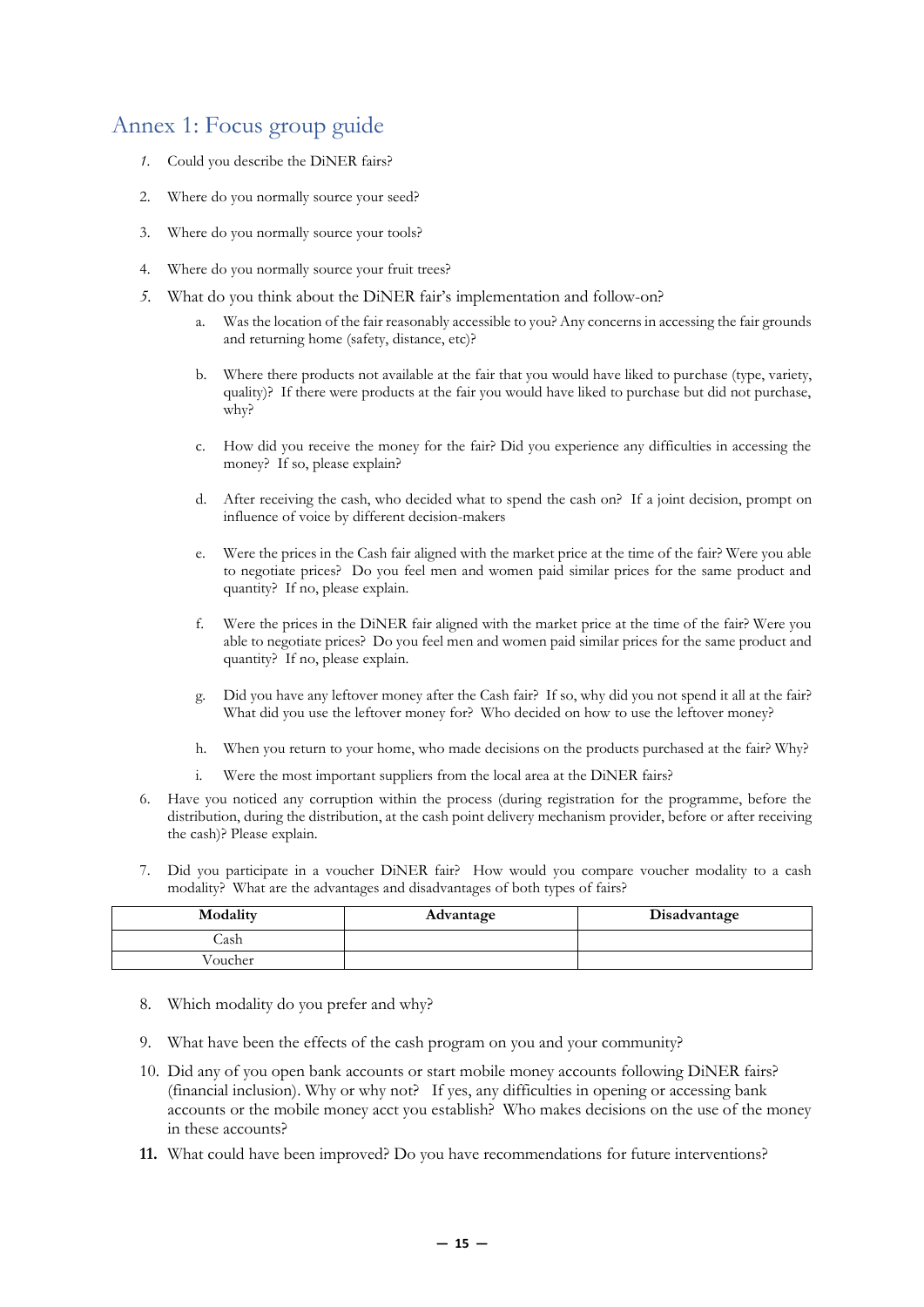# <span id="page-15-0"></span>Annex 2 : CRS staff questionnaire (Cash / Voucher)

- 1. Could you explain the functioning of the DiNER fairs?
- 2. Describe the effectiveness and administrative simplicity of the following:
	- a. Cash delivery option Contracting financial service providers setting up the cash program – working with financial service providers, other
	- b. Set up of cash vs. vouchers– e.g. recruitment/training of vendors, sensitization of beneficiaries, printing of vouchers, accounting of vouchers.
	- c. Staff required for fair (cash vs. vouchers)
	- d. Compare cost of set up and administration of cash vs. voucher DiNER (Do you have figures?)
	- e. Security and corruption issues (cash vs. vouchers) forgery and misappropriation, corruption, security.
- 3. What has been the program's effect on markets, such as:
	- a. Have there been any multiplier effects (other local businesses benefitting)? Any difference between cash and voucher?
	- b. Market distortions cash vs voucher (on price, supply of goods)?
	- c. Any disincentive effects (e.g. on non-participating vendors, are vendors local)? Any difference between cash and voucher?
	- d. Where do farmers normally obtain these goods (seed, seedlings, tools)? What has been the effect of the DiNER fairs on their traditional source of these goods?
	- e. Any financial inclusion benefits e.g. people setting up bank accounts or mobile money accounts? Any difference between cash and voucher?
- 4. Compare cash vs. vouchers:
	- a. Are there more vendors with cash?
	- b. More local vendors with cash?
	- c. What do vendors need to participate in program (boost stocks, capital infusion etc.)
	- d. Compare the quality of goods provided in cash vs. vouchers?
	- e. Is there more negotiation observed with cash?
	- f. What is degree of leakage (use of cash outside of DiNER fair)? What were participants purchasing?
	- g. Is leakage a problem?
- 5. Beneficiary effects and preferences
	- a. Are there protection issues (cash vs. vouchers)?
	- b. Does either modality disadvantage women? Explain.
	- c. How does cash or voucher affect intra-household relationships?
	- d. Could you describe the effects on dignity of cash vs vouchers?
	- e. For those beneficiaries who have used both modalities, which do they prefer?
- **6.** Which modality do you prefer? Why?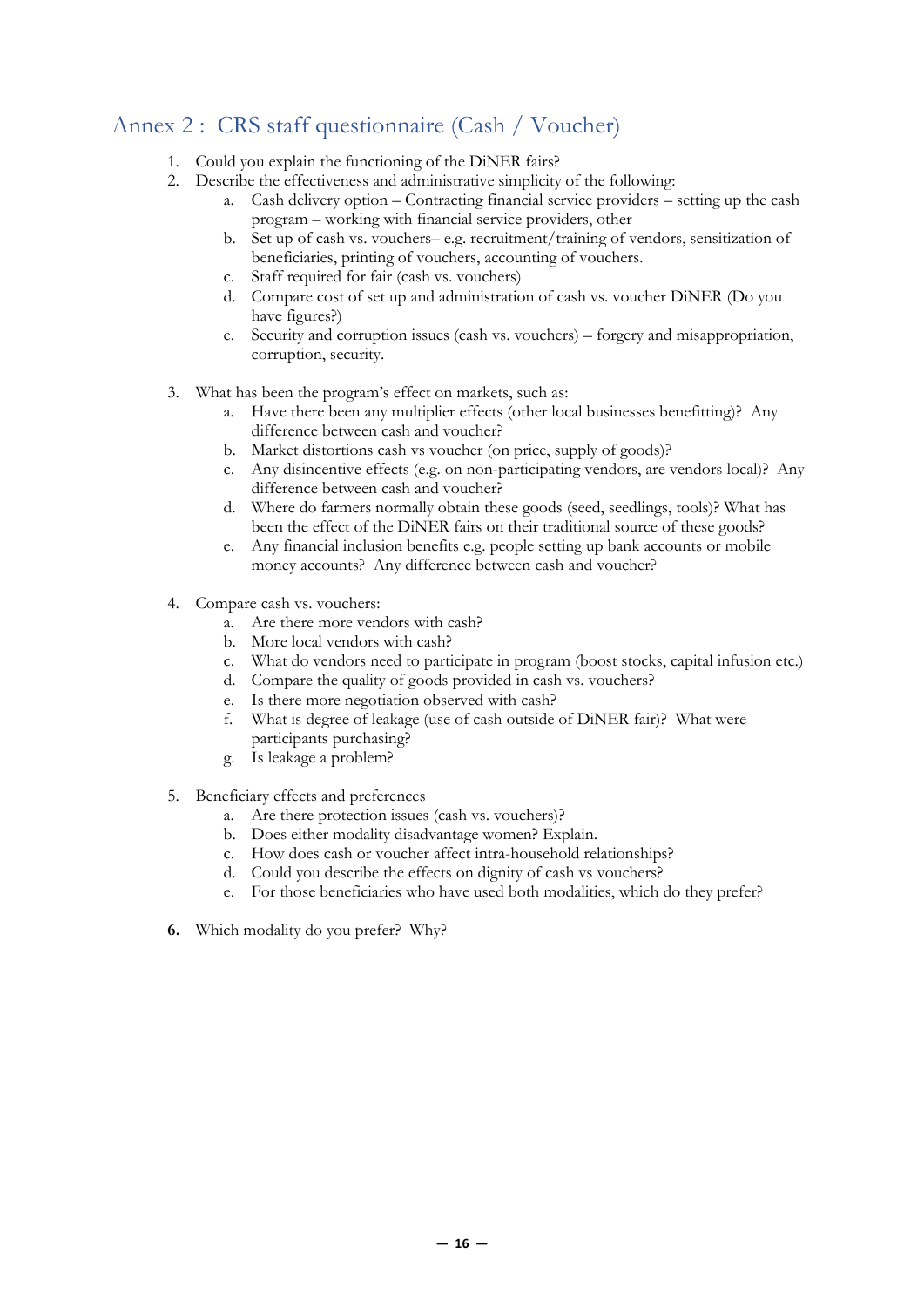## <span id="page-16-0"></span>Annex 3: Trader questionnaire

- 1. How long been you been in business?
- 2. Are you an independent operator or part of a larger organization?
- 3. How many branches do you have and where are they?
- 4. What geographical area does your business carry cover?
- 5. What are the main products that you carry?
- 6. How many other traders carrying like goods in your coverage area?
- 7. What products did you sell in the DiNER fairs?
- 8. Compare sales for these products during the month of DiNER fairs with sales the previous year during the same month.

| Product | April/May sales quantity<br>2018 | April/May sales<br>quantity 2019 in fairs | April/May sales quantity<br>2019 outside of fairs |
|---------|----------------------------------|-------------------------------------------|---------------------------------------------------|
|         |                                  |                                           |                                                   |
|         |                                  |                                           |                                                   |

- What was the effect on your business?
- 10. Has your client base changed since the fairs?
	- a. Number of clients?
	- b. Type of clients?
	- c. Your relationship with the clients?
- 11. Do you think that this was a one-time only effect, or do you think there were longer term benefits (e.g. creating new clients, expanding stock, expanding business…)?
- 12. Was there an effect of DiNERs on prices of these goods (with him/her and local market)?
- 13. Did you face any constraints in obtaining sufficient supplies (seed, tools, etc.) for the fairs? E.g. shortages from suppliers, lack of capital to purchase supplies, other?
- 14. Have ever participated in fairs using vouchers?
- 15. If so, how would you compare giving beneficiaries vouchers with providing them with cash (from the perspective of the vendor). Are there different advantages and disadvantages for women and men? If so, what are they?

| Modality | Advantages |       | Disadvantages |       |
|----------|------------|-------|---------------|-------|
|          | Men        | Women | Men           | Women |
| Cash     |            |       |               |       |
| Voucher  |            |       |               |       |

16. Since the DiNER fair, have you communicated with the male and female farmers who participated in the fair?

If yes, explain why you have communicated with them.

- a. Ask about the quality of the product
- b. Ask over questions on the use of the seed/product
- c. Compare information over when and where the seed/product would be available
- d. Share information about new products on offer
- e. Other
- Has your level of communication varied from cash fairs and voucher fairs?
- 17. In your opinion, the cash / coupon fair is influenced (specify if there is any difference between cash and coupons):

a. Where do you sell product (s)? 1. None 2. A little 3. Quite a lot 4. A lot Please explain

b. Who sells the products? 1. None 2. A little 3. A lot a lot 4. A lot Please explain

c. Who is the product sold to? 1. None 2. A little 3. Quite a lot 4. A lot Please explain

d. What is the delivery method of the sale (family stores, mobile vans, etc.)? 1. None 2. A little 3. Quite a lot 4. A lot

Please explain

e. How are the products packaged? 1. None 2. A little 3. Quite a lot 4. A lot Please explain

f. When is the product (s) sold? 1. None 2. A little 3. Quite a lot 4. A lot Please explain